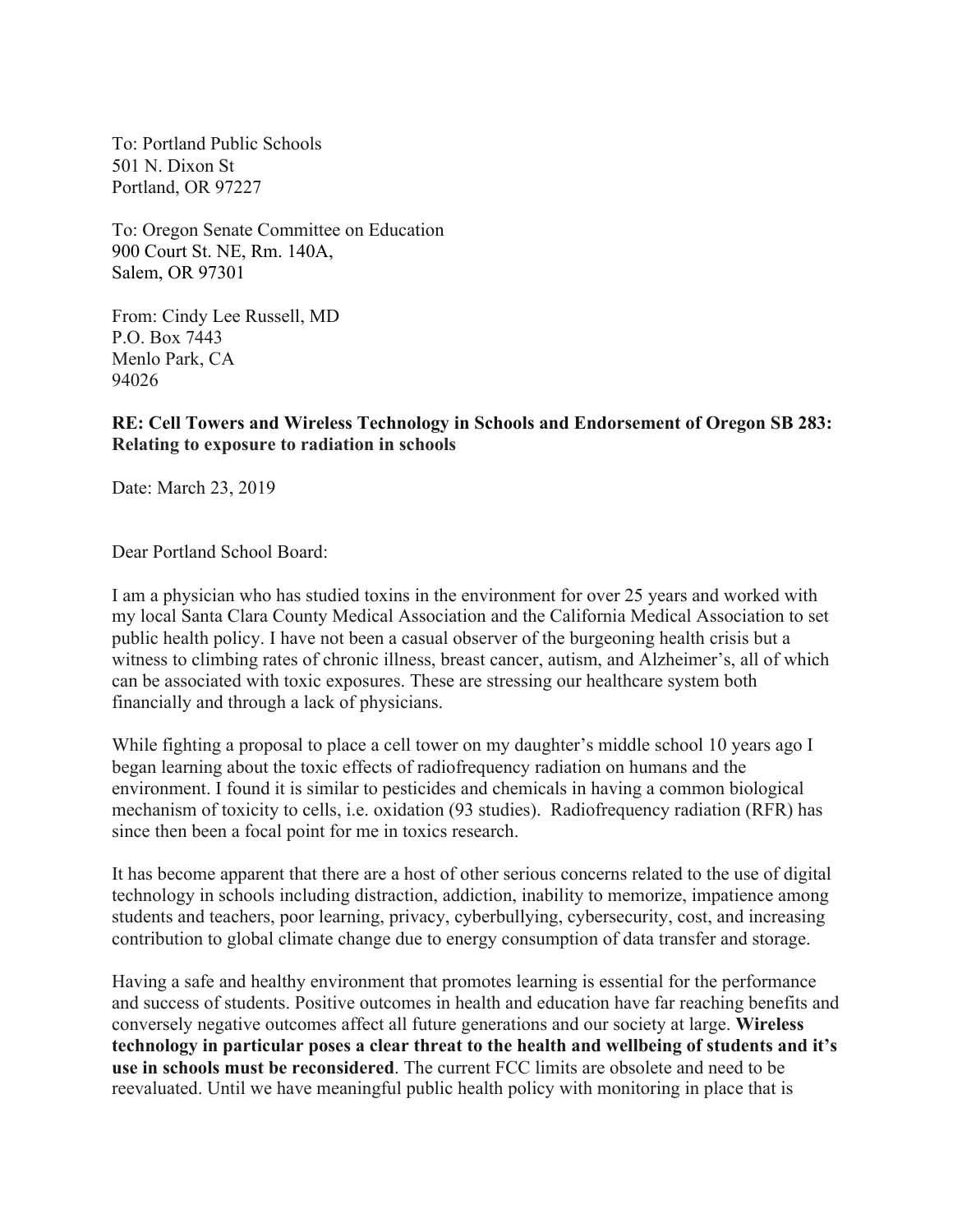protective of human health with long term exposure, it is up to individual school districts to take action to safeguard students and others who work in the school district.

This letter will focus on recent scientific evidence of harm from wireless radiation and provide recommendations to reduce radiofrequency radiation exposures in classrooms and thus reduce risk of harm.

### **Industry**

Industry heavily promotes the rapid adoption of new wireless and digital technologies in schools as necessary to keep up. They profit from the data collected as well as the selling of devices. The powerful telecommunications associations and the FCC, now run by insider executives from the telecommunications industry, will dismiss, discredit and deride current research and researchers, while demanding more research. These are classic tobacco tactics well known and described in "Doubt is There Product", by David Michaels. The pesticide industry and the chemical industry have used the same tactics to promote their products which are now legacy pollutants in soil, streams and our bodies. Much research has already been done and more can always be done, however, at this point waiting for more research does not protect students, it only kicks the toxin filled can farther into the future.

## **Note that wireless = microwave = non-ionizing = electromagnetic radiation = Electromagnetic frequency = radiofrequency radiation = EMR = EMF = RFR.**

### **Wireless Technology: New Concerns**

In the last 10 years digital and wireless technology in schools have become a dominant part of education and for many teachers, indispensable. While educators and parents have identified addiction and behavior issues with the overuse of digital technology, there are relevant questions that remain about the educational value of digital technology versus book learning, as well as adverse eye effects from prolonged exposure to blue light from digital screens and back pain from poor posture. Researchers are also increasingly concerned with cognitive, learning and health impacts from the continuous long term exposure to radiofrequency radiation (RFR) emissions from wireless devices as well as cell towers in the school environment.

In the last 10 years, as technology use has mushroomed, physicians and scientists, have learned about the abundance of basic scientific research, epidemiologic studies and case control studies showing adverse effects of wireless technology on our cellular biological processes. The mechanism is similar to other toxic exposures with oxidation being a common point of injury to cell membranes, proteins, DNA, sperm, stem cells, embryos and mitochondria (our cellular energy power plants). **Radiofrequency radiation (RFR) is an environmental toxin which like many other toxins is inadequately studied, monitored or regulated**. Because one cannot feel it, see it or hear it RFR is among the many other toxic exposures silently and slowly affecting our basic biology, genetic structures and that of our environment. This causes a silent decline in our health and that of the environment. Precaution in use is critical.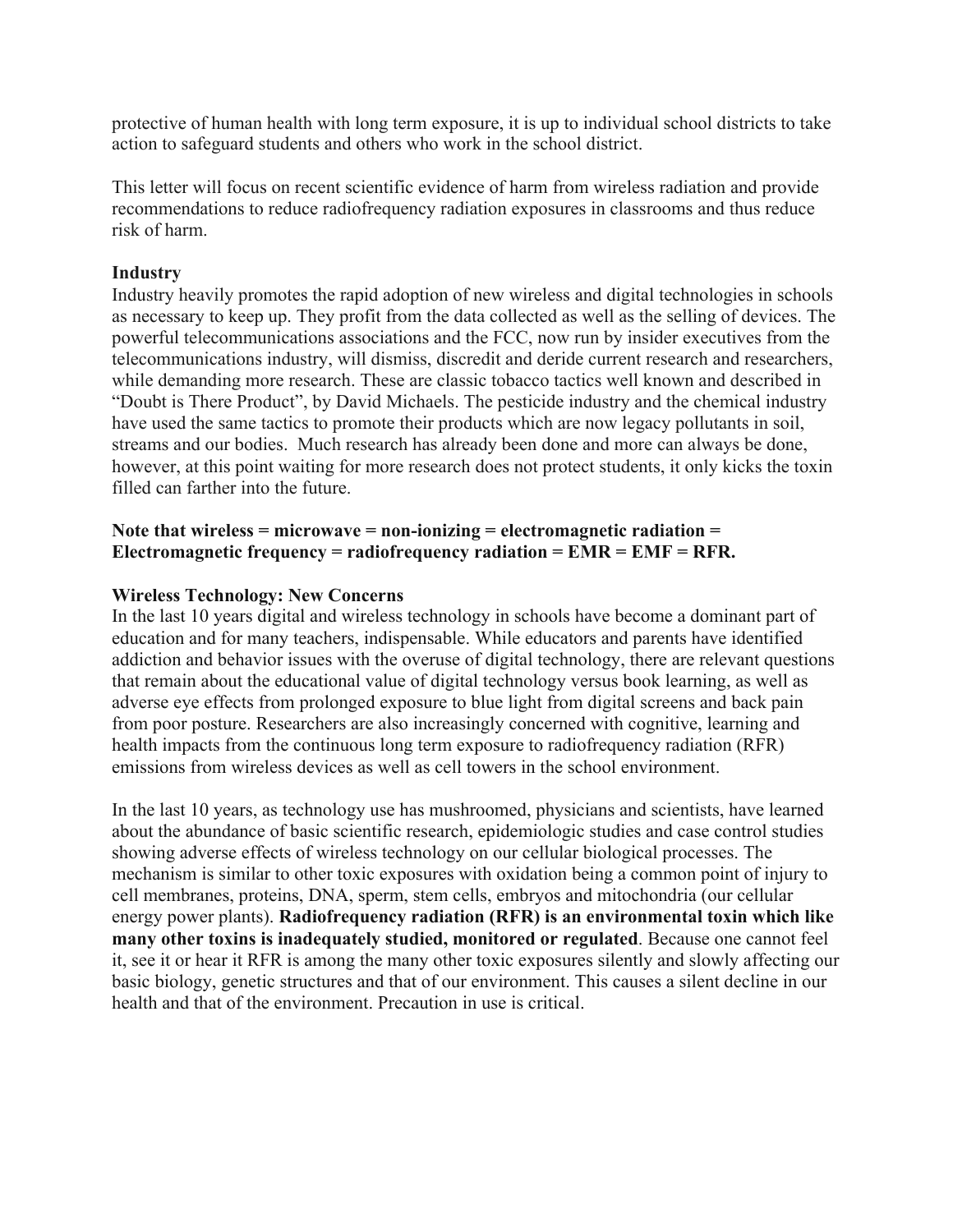#### **Acute Effects**

This type of non-ionizing radiation can cause acute effects in 3% to 13 % of people with signs of what is termed microwave illness, aka electrosensitivity or electrohypersensitivity. This syndrome was clearly described decades ago in military literature which reported on servicemen working near radar systems. Symptoms include headache, dizziness, fatigue, irritability, insomnia, heart palpitations, poor concentration, memory loss, nausea. Microwave illness (aka electrohypersensitivity) is recognized by the American Access Board. The symptoms are different in everyone and depend on the health of the individual, genetics and the toxic load they have been exposed to.

There may be students who are already experiencing these symptoms but have not identified the association with wireless devices. Several teens in Denmark noted that they felt tired on weekdays when they kept the cell phone on the table next to their head at night but on weekends without the phone they felt better. These curious students set up an experiment at school with cress seeds growing some near the router and others far away. The seeds near the Wi Fi router were stunted and grew abnormally. While not a scientific study their observations have been confirmed in other studies on plants.

A well respected hospice physician in Petaluma California, Dr. Scott Eberle, developed microwave illness after a carbon monoxide poisoning and eloquently wrote about his experience in his local medical association journal. He writes not only about how he identified this condition himself with the help of his colleagues but also his feelings of guilt, isolation and despair. In order to work, he learned how to modify his environment by removing all wireless devices and using a landline.

Others are no so lucky. A healthy, well-adjusted young British girl, Jenny Fry, who felt fatigue and headaches around the white board and other digital technology at school after Wi Fi was introduced, was not listened to by her school administrators when she described her symptoms of "allergy to Wi Fi". Unable to deal with the pain and suffering she eventually committed suicide. This is not an isolated story among those electrosensitive who are refugees in this increasingly wireless environment with no safe harbor to live, work or study. Some discount and dismiss these incidents as a psychological problem or hysteria but this is not the case. I know as I have not only read and compiled scientific literature on this subject but have also talked to many of these individuals who are highly educated, emotionally and psychologically well-adjusted and actually want to use wireless technology but like an allergy are unable to, due to severe symptoms.

You may have also heard recently on a CBS 60 Minutes episode and in the mainstream media about mysterious "attacks" on U.S. diplomats in China and Cuba, where classic signs of microwave illness were experienced in otherwise healthy, psychologically normal people. Severe symptoms include headaches, fatigue, memory loss and nausea and were accompanied by unusual humming sounds. Experts report this is likely due to high powered microwave radiofrequency radiation directed at them and penetrating the walls of their homes.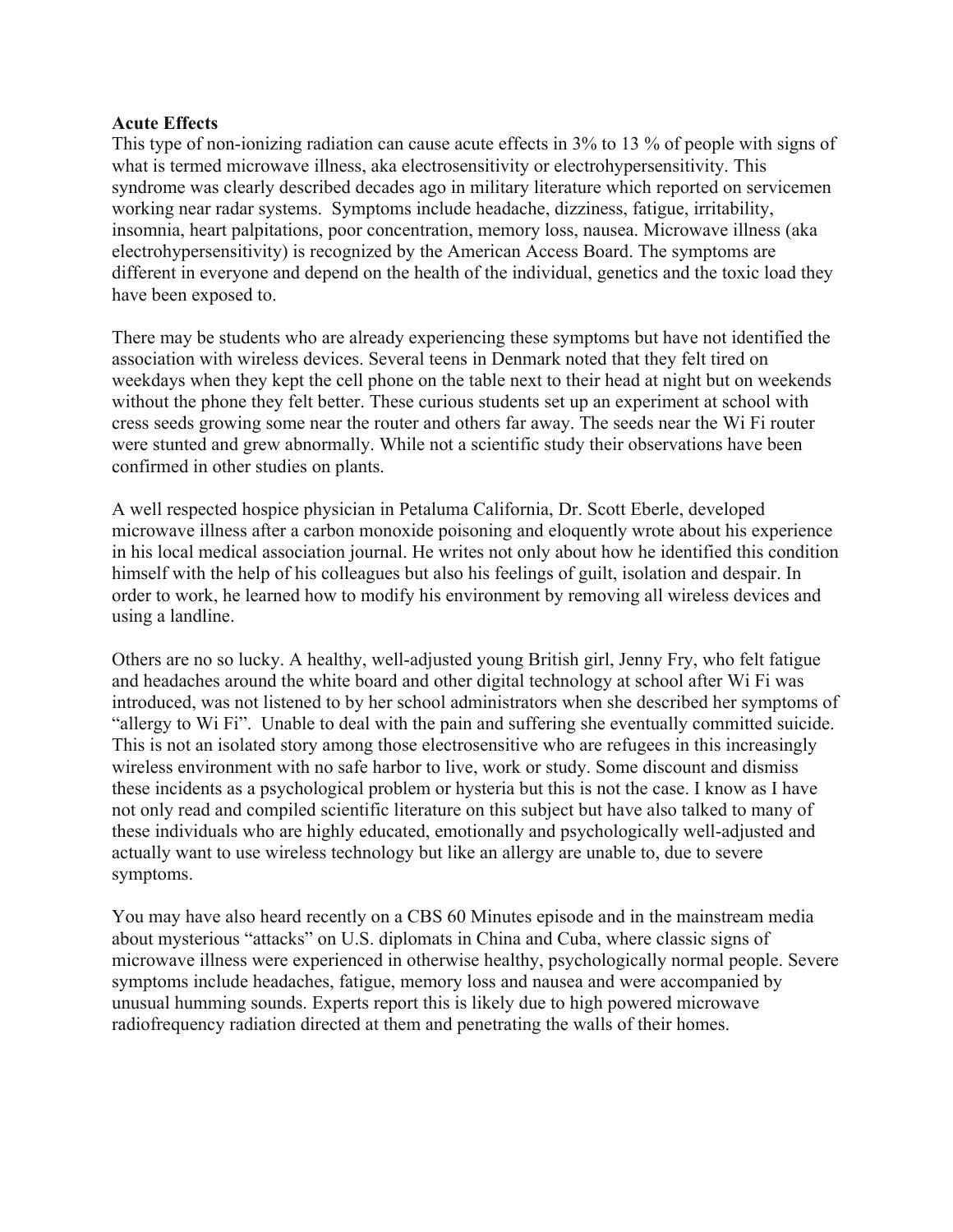### **Effects of Chronic Long Term Exposure**

Studies on long term exposure to low levels of radiofrequency microwave radiation (RFR) far below that of current standards indicate cumulative harm. RFR is listed as a possible carcinogen by IARC. Three robust studies stand out that Identify wireless radiation as carcinogenic.

### **Cancer**

The first is the 10 year \$25 million study by the **National Toxicology Program,** a part of the National Institute of Environmental Health Sciences which was published in 2018. The study showed, in the words of the NTP, **"clear evidence of carcinogenicity"** to non-thermal levels of radiation. They found a significant increase in tumors of heart, brain and adrenal medulla. In addition, they had increased cancers above controls for prostate, pancreas, lung and liver. DNA damage was documented. A worrisome finding was that of cardiotoxicity similar to aging hearts in those exposed to RFR.

The 10 year **Ramazzini study** showed similar findings at even lower levels of radiation. **Chou** performed a 5 year, \$5 million Air Force study on long term exposure to non-ionizing radiation and cancer which was published in 1992 finding long term exposure to low levels of RFR was associated with an increase in primary malignancies described as "a provocative finding". These three independent studies along with dozens of other studies show reproducibility of the carcinogenic effects of RFR.

This type of radiation can cause cancer of the internal organs as it passes through and is absorbed by any living organism that contains water.

## **Cancer Cluster in Schools?**

While it is exceedingly difficult to identify or find the cause of a cancer cluster, parents and students in Ripon, California are convinced there is one at their school and caused by a nearby cell tower. They are not only protesting but several are abandoning the small school which now boasts 4 children with rare cancers -2 brain tumors, one kidney cancer and one liver cancer. Investigations of not only the cell tower radiation but also water quality have been initiated. Like a chemical superfund site, cell towers and Wi Fi create a continuous unrelenting radiating toxic environment. As noted above wireless radiation is absorbed in the body and organs and thus can cause broad harm to internal organs. The NTP study as noted above showed significant increase in tumors of the heart, brain and adrenal medulla (which sits just above the kidney).

## **The Reproductive Organs: Infertility and Miscarriage**

Damage to DNA either female or male or to the fetus in critical windows of development can not only cause infertility and miscarriage but also heritable birth defects. RFR has been shown to cause injury to DNA and other metabolic processes. Students place tablets and wireless computers on their laps, radiating sensitive reproductive structures in waiting. The biological effects are silent until these students reach reproductive age and have children. Only then is the harm realized. Recent research demonstrates that RFR is toxic to the fragile reproductive process with a distinct lack of studies showing that this technology is safe for the reproductive organs.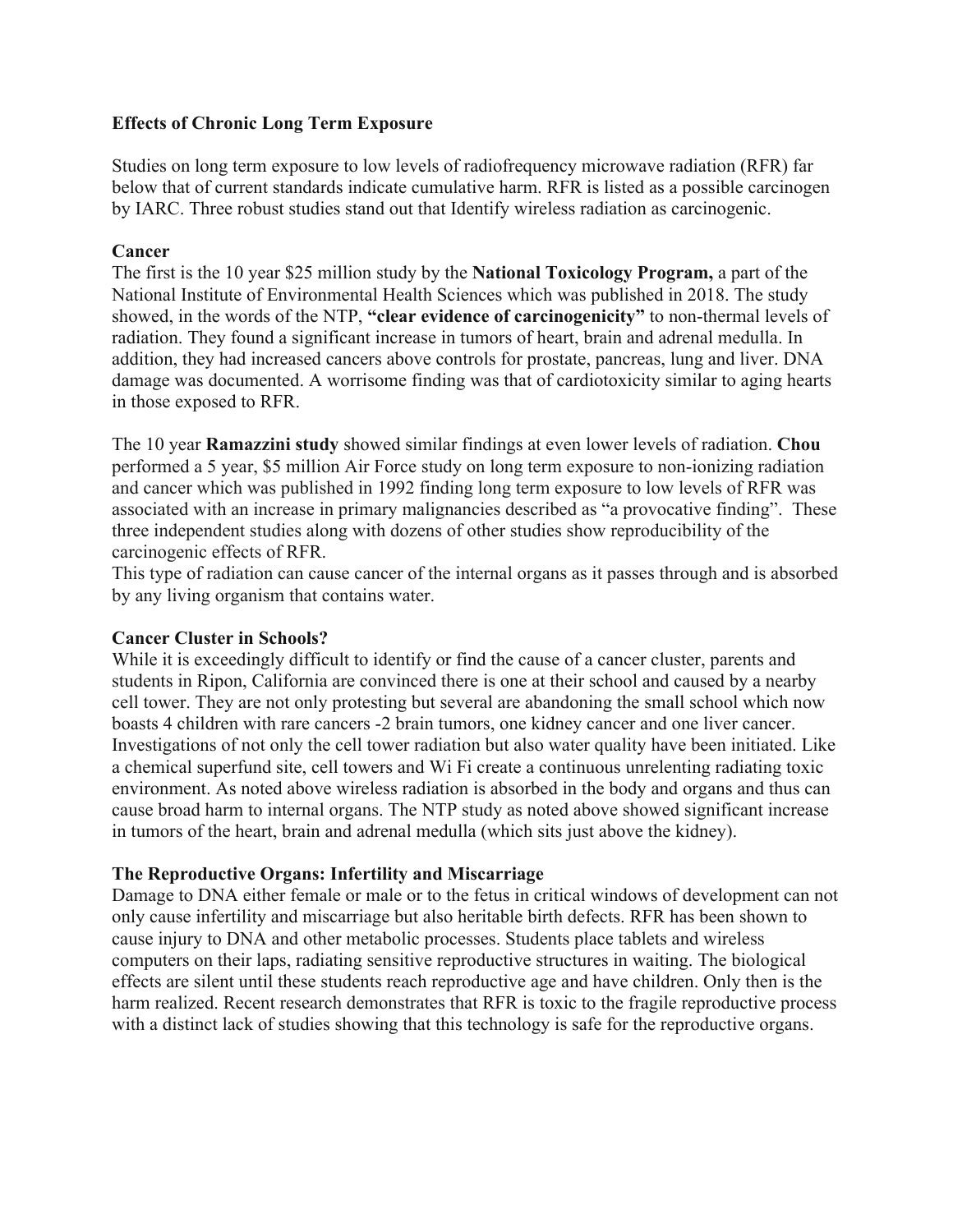Peer Reviewed research articles include:

- **Sperm Damage:** Over 40 studies-Motility, DNA
- **Ovarian Damage:** 3 studies
- **Embryo Damage:** 5 studies

• **Miscarriage**: Kaiser physician, Dr. De Kun Li, perfomed an incontrovertible robust prospective study of 913 pregnant women and miscarriage. He showed that the highest levels of everyday EMF exposure were associated with a 3-fold increase in miscarriage

## **Cognitive Decline**

## **The Brain:**

The brain develops through a complex interactive process of chemical, hormonal and electrical signaling that continues into adulthood. The successful functioning of the brain, and thus the individual, is dependent on appropriate and timely connections of the neural pathways which form the architecture of the brain. In the first few years of life a million new neural connections are formed every second.

Harvard scientists underscore that cognitive, emotional, and social functions are the foundation for emerging cognitive abilities. What affects the development of one effects the other.

### **Toxic stress**

It is well known that toxic stress as well as exposure to chemical toxicants during childhood can produce behavior and learning deficits by damaging neurons and disrupting critical connections. It is a domino effect of harm with degeneration of neurons hijacking further development. The mechanisms include oxidation of vital structures.

## **Wireless Radiation as a Toxic Stress**

The brain is considered to be the most sensitive target of microwave radiation as well as chemical toxins. Dozens of basic science studies demonstrate that wireless radiation acts as a neurotoxin through neural inflammation and oxidation, similar to chemicals. This translates into disruption in learning, behavior and cognition. A recent controlled study by **Meo (2018)** showed cognition impairment in students near a school cell tower.

## **Dysregulation of Hormonal Systems and Cell Towers**

Because of concerns with the "scientific uncertainty" of public health impacts of cell tower radiofrequency emissions, Professor **Buchner and Eger** performed a rather novel study over a year and a half in Bavaria in 2004. Hearing that a cell tower was to be placed in their municipality they enlisted volunteers to have their urine tested for levels of adrenaline, noradrenaline, dopamine and phenylethylamine, all stress hormones that cannot be consciously regulated. They found continued dysregulation of the catecholamine system with elevation in the stress hormones adrenaline, noradrenaline with decreases in dopamine and phenylethylamine. Long term dysregulation of the catecholamine system is well known to damage human health. Another study by **Eksander (2012)** demonstrated decreases in ACTH, cortisol, thyroid hormones, prolactin and testosterone with exposure to higher but environmentally relevant levels of radiofrequency radiation over a 3 year period.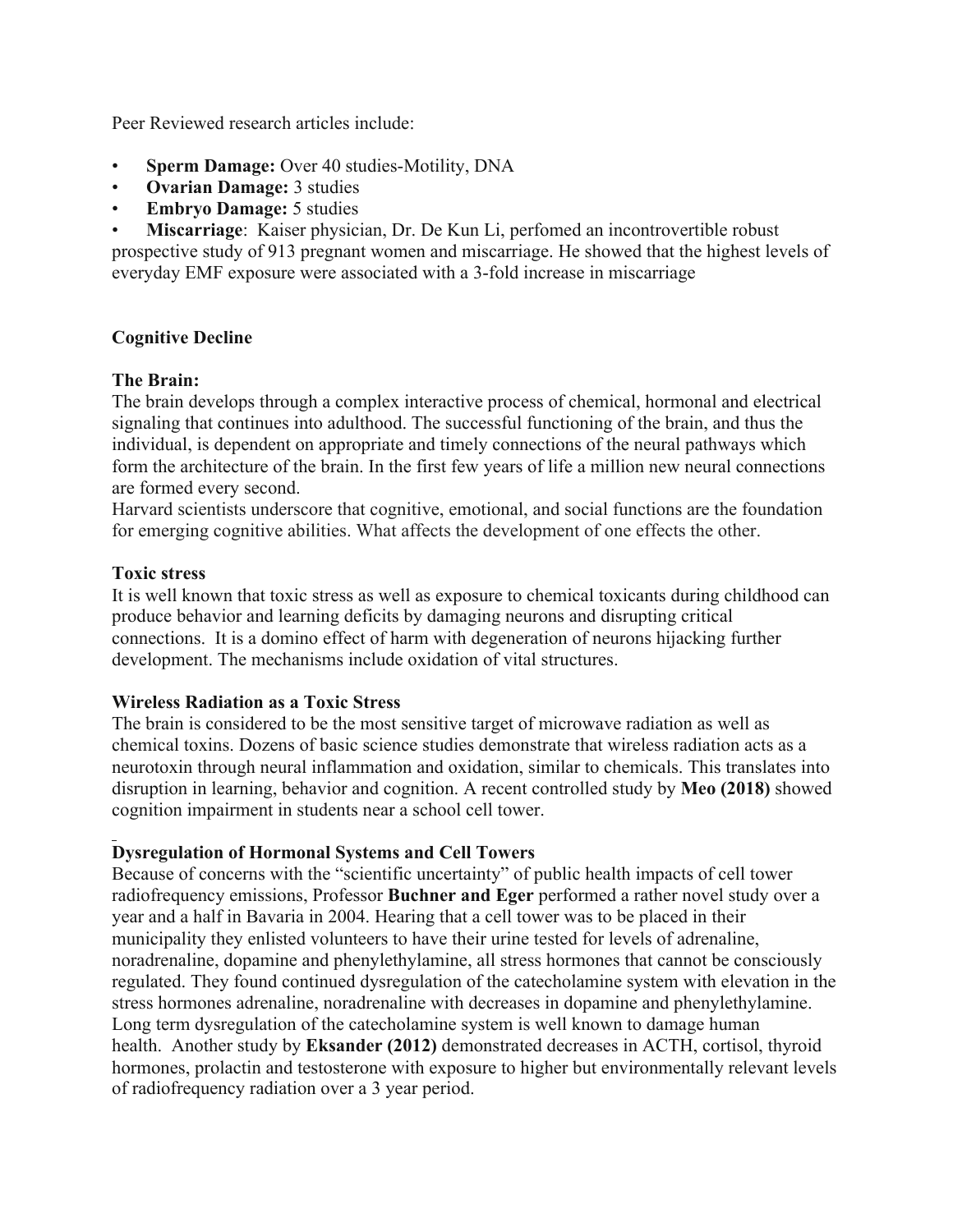### **Child Development Disrupted by Trauma or Stress**

The emerging literature on the neurobiology of child developmental traumatology indicates that chronic stress from childhood trauma of many sorts is mediated through the catecholamine (fight or flight) system. This can have negative enduring effects on brain development. Dysregulation of dopamine as well as adrenaline and noradrenaline are involved. "Exposure to severe stress and trauma in youth can disrupt the regulatory processes of the limbic-hypothalamic-pituitaryadrenal (LHPA) axis across the life span in both animals and humans." (De Bellis and Zizk 2014) In this way chronic stress can affect normal development of the part of the brain called the hippocampus, the learning and memory center of our brains.

It is worrisome that emerging science indicates that wireless radiation can also cause dysregulation of critical developmental hormone systems.

## **Effects of RFR on the nervous system seen in studies (92+) include**

- · **DNA** damage
- · **Alteration of neural functioning** (cognition and learning)
- **Decrease in neurotransmitters** (mood altering)
- **Oxidative nerve cell injury** and inflammation
- **Damage to hippocampus** (memory center)
- **Demyelination** (disruption of the protective cells surrounding nerves)

## **Epidemiologic studies on learning and behavior have shown**

· **Speech Delay:** (Ma 2017) American Academy of Pediatrics **-**30-min increase in screen time led to a 49% increased risk of expressive speech delay.

Lower Memory Scores: (Foerster 2018)-22 Swiss Schools- Decreased memory scores with cumulative phone use

· **ADHD:** (Birks 2017) 83,000 Pairs- 5 countries Denmark, Korea, Netherlands, Norway, Spain- Increased maternal cell phones –more ADHD and emotional problems

· **Neuropsychiatric Effects:** (Pall 2016) 26 + studies- fatigue, headache, nausea-Electrosensitivity (EHS)

## **Cell Tower Effects on Cognition and Learning**

The majority of studies, which have been done internationally, have shown an increase in neurologic symptoms in a percentage of residents living near cell towers. Symptoms vary with the distance from the cell tower. Symptoms include insomnia, headache, heart palpitations, dizziness, poor concentration, and fatigue. A study in Japan (**Shinjyo 2014)** showed a decrease in symptoms when the cell tower was removed. There is also a well done study showing blood abnormalities in those living nearest to cell towers **(Zothansiama 2017).** DNA and lipid abnormalities were seen along with reduction in internal antioxidants which provide protection from pollutants.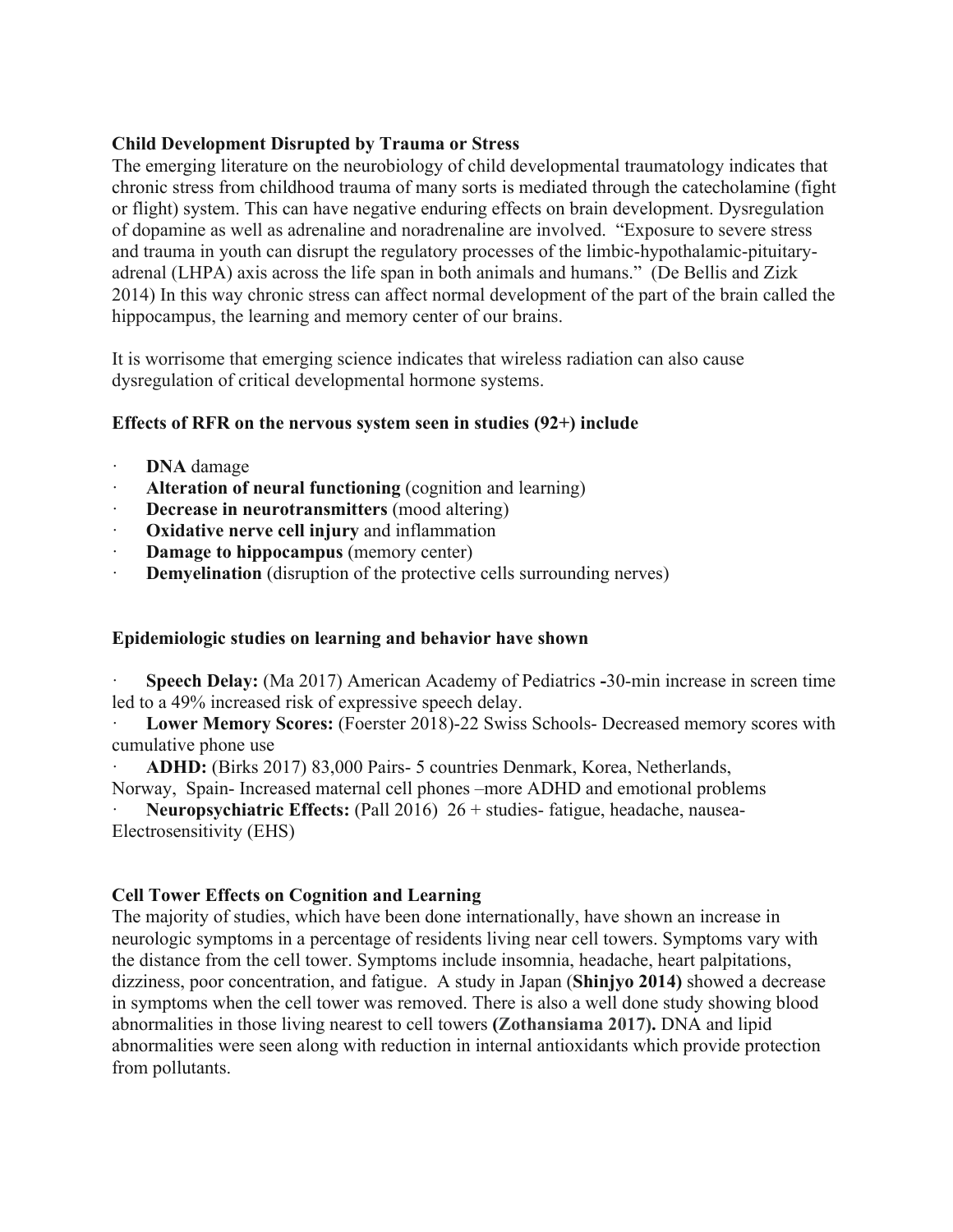**Moreover, a recent study conducted over 2 years looking at effects of cell towers near two schools by Meo et al (2018) clearly demonstrated cognitive dysfunction in students closest to the higher power cell tower.**

#### **Cancer and Cell Towers**

A study by **Wolf and Wolf (2004)** showed a significant increase in cancer in those living within 350 feet of a cell tower. **Eger (2004)** found an increase in new cancer cases within a 10-year period if residents lived within 400 meters of a cell tower. They also found that within 5 years of operation of the transmitting base station the relative risk of cancer development tripled in residents near the cell tower compared to resident living outside the area. **Dode (2011)**  performed a 10-year study (1996-2006) examining the distance from cell towers and cancer clusters. He and his colleagues found a significant increase in cancers in those living within 500 meters of the cell tower. They noted, "The largest density power was 40.78 µW/cm2, and the smallest was  $0.04 \mu W/cm2$ ." The current guidelines are about  $1000 \mu W/cm2$ .

They *conclude "Measured values stay below Brazilian Federal Law limits that are the same of ICNIRP. The human exposure pattern guidelines are inadequate. More restrictive limits must be adopted urgently."*

### **Russian Committee on Non-Ionizing Radiation Protection Predicts Severe Effects on Children and Teens**

The Russian Committee on Non-Ionizing Radiation Protection, whose scientists have studied the significant risks of radio frequency radiation for decades, published a report in 2008 with a dire warning for reducing exposures to protect future generations from harm**-**

## **Russian National Committee of Non-Ionizing Radiation Protection 2008 Report.**

The researchers who contributed to this report on children and teens provided a sobering discussion about the long term health effects, including cancer, especially in children who are continuously exposed to wireless radio frequency radiation. They state,

## **"***According to the opinion of the Children and Mobile Phones the following*

*Health hazards are likely to be faced by the children mobile phone users in the nearest future: disruption of memory, decline of attention, diminishing learning and cognitive abilities, increased irritability, sleep problems, increase in sensitivity to the stress, increased epileptic readiness.*

*Expected (possible) remote health risks: brain tumors, tumors of acoustical and vestibular nerves (in the age of 25-30 years), Alzheimer's disease, "got dementia", depressive syndrome, and the other types of degeneration of the nervous structures of the brain (in the age of 50 to 60). The members of the Russian National Committee on Non-Ionizing Radiation Protection emphasize ultimate urgency to defend children's health from the influence of the EMF of the mobile communication systems.*

*We appeal to the government authorities, to the entire society to pay closest attention to this coming threat and to take adequate measures in order to prevent negative consequences to the future generation's health."*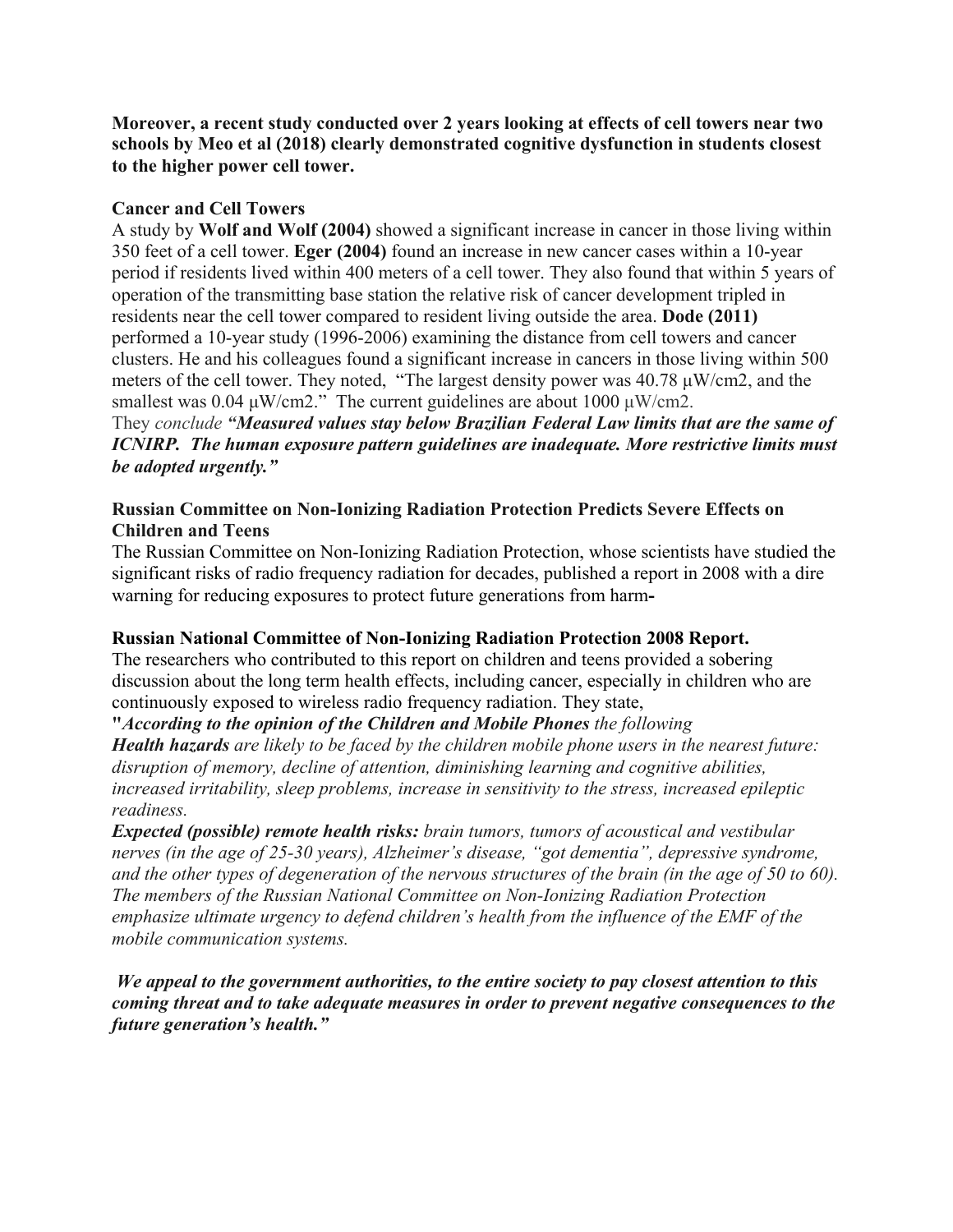### **Collaborative for High Performing Schools Recommends Low EMF Environment**

In the United States, The Collaborative for High Performing Schools developed criteria and policies for schools to improve student performance through improved building design. This includes reduction of chemicals, low energy use, water reduction, along with a section on Best Practices for Low EMF in 2014. This well researched and well written policy document includes recommendations as follows:

- Provide wired Local Area Networks (LAN) throughout the school
- Disable wireless transmitters on all Wi Fi enabled devices
- Laptops and notebooks have ethernet port and switch to disable wireless
- Keep computers and tablets away from the body
- Hardwire all phones
- Prohibit cell phones and other personal wireless devices in the classroom
- Prohibit cell phone towers and base stations on school buildings or property
- Run conduits for future fiberoptic connections

### **Learning Not Improved with Digital Technology**

Digital technology may well be oversold by the tech Industry who push digital online learning beginning in kindergarten. While this technology may be beneficial as a "tool", it does not necessarily improve learning, especially in the younger grade levels. The Organization for Economic Co-operation and Development (OCED) study, one of the largest of its kind, looked at differences in learning using books versus digital technology. They found no improvement in mathematics, science or reading and those who used computers frequently have worse results. Mr Schleicher, the OECD director stated, ""If you look at the best-performing education systems, such as those in East Asia, they've been very cautious about using technology in their classrooms." He goes on to state,

## **"One of the most disappointing findings of the report is that the socio-economic divide between students is not narrowed by technology, perhaps even amplified."**

It is also noteworthy that the developers of digital technology (Steve Jobs, Bill Gates and many others) did not send their children to schools where this "revolutionary" technology was used but instead to Montessori schools where books, pen and paper are used with teachers at the center of learning. They understood the impacts of their technology on social emotional development and deep learning. (See New York Times Series on Digital Technology in Schools)

#### **Schools Banning Cell Towers on School Property**

Securing leases for cell towers on school property can be an easy way to bring in thousands of dollars of much needed revenue to schools annually and accommodate carriers wanting to expand their territory. There is an indirect cost that is now being considered, however, and that is the human health cost. These schools, states and countries have banned cell towers near or on school property

- Los Angeles Unified school district
- Mumbai, India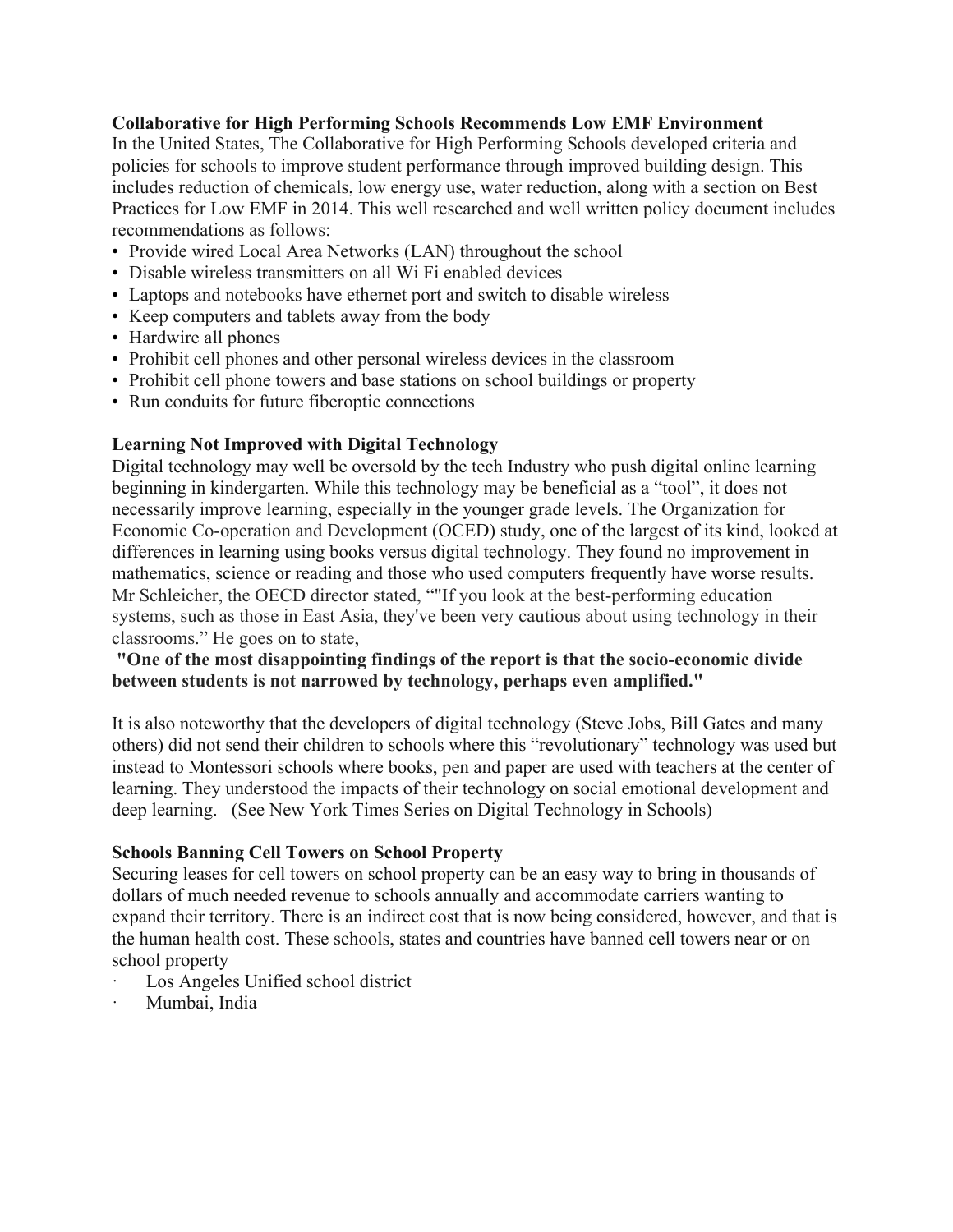### **Schools Banning Cell Phones to Improve Test Scores**

School districts throughout the world and in the US are now banning cell phone use and possession of cell phones in school classrooms as they are unnecessary and distracting. In France this officially occurred in July 2018 but was in place far longer before the law. China, in 2018, banned mobile phones in the classroom to protect students eyes. In the US, Wisconsin school districts have done the same with many schools developing cell phone ban policies without fanfare.

Research has consistently found higher levels of learning, better note taking and less distraction without cell phones. **Beland and Murphy** of the London School of Economics in 2015 published the results of their study finding an improvement in test scores when cell phones were banned. The researchers also state that banning cell phones reduces the educational inequalities. A total cell phone ban is necessary for this to work.

**Kuznekoff and Titsworth in 2013** examined the impact of mobile phone usage during class lecture on student learning. They found students who were not using their mobile phones wrote down 62% more information in their notes and were able to recall more detailed information from the lecture. They also scored a full letter grade and a half higher on a multiple choice test.

**Ward (2017)** found that the mere presence of a cell phone reduces available cognitive capacity. They call the smartphone a "brain drain".

#### **Schools Removing Wireless**

Worldwide more schools are removing wireless and switching back to wired connections, especially in the younger grades. Polices have been enacted in Israel, France, Vienna Medical Association, Cyprus Medical Association. Frankfurt Germany hardwired 80% of its schools over a decade ago. Specific schools are listed at Environmental Health Trust below and include Waldorf Schools in Escola, Santa Fe, San Diego, Washington, Maryland, Portland, Burlington, Vermont, Minneapolis Minnesota, as well as schools in Italy, Germany, Denmark, Australia, Belgium, Finland, Spain.

#### **Re-Inventing Wires: The Future of Landlines and Networks**

Fiberoptic, cabled and wired connections provide a faster, much safer, more cyber secure and less energy intensive option for connecting to digital learning sources without the harmful electromagnetic radiation. An important white paper discusses the broad advantages of broadband connectivity with cable and fiberoptics. **Re-Inventing Wires: The Future of Landlines and Networks**

## **5G: The Promises (Industry) and the Perils (Public Health and Privacy)**

5G is the newest and shiniest bauble the tech industry is now dangling in front of us. Privacy issues have been the most noteworthy and newsworthy with cell towers on every block using enhanced tracking which allows for transmission of your most sensitive data and every move, sold to the highest bidder (Wall Street Journal Feb 26, 2019). There are legitimate health concerns as well. 5G wireless technology uses much smaller millimeter waves, that can be the size of insects and insect organs. 5G propagates at billions of cycles per second e.g. 1GHz = one Billion cycles per second.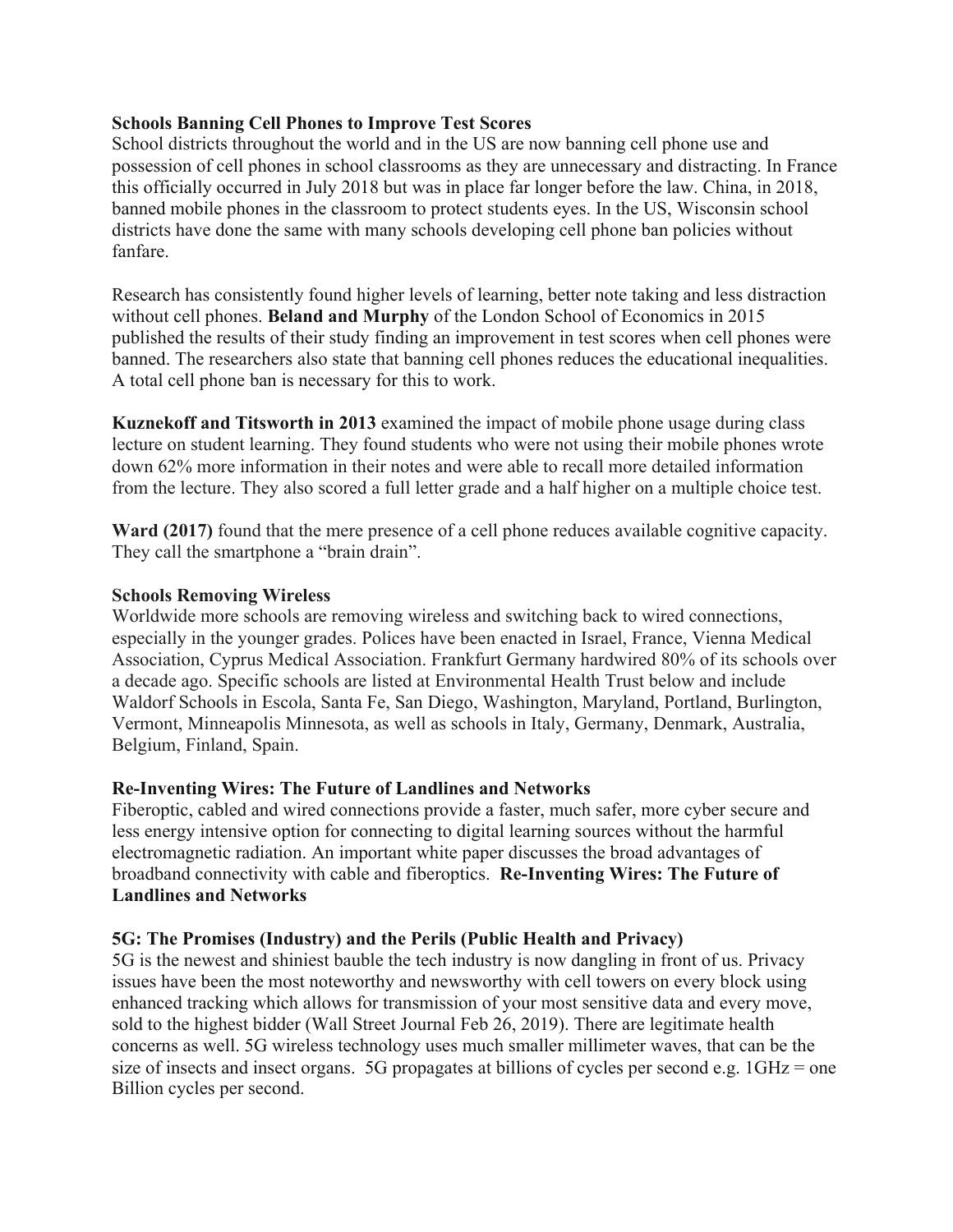These waves are different than prior 2G, 3G or 4G technology in the following ways:

- **4G** uses several different frequencies from 750MHz to about 2,400-5,000 MHz  $(=2.4\text{GHz}-5 \text{ GHz}$ - typical Wi Fi and cell phone), **5G** (proposed  $5^{\text{th}}$  generation) uses 10GHz to 300GHz
- **4G** electromagnetic wavelengths are inches to feet long, **5G** frequencies are in centimeters to millimeters
- **4G** microwave radiation (2.4GHz and 5 GHz) passes through bodies and the energy is absorbed by anything that contains water (can't cook dry rice in a microwave oven) while **5G** ( $5<sup>th</sup>$  Generation) penetrates only the outer layers of the skin in humans
- **4G** emissions can cause oxidation of tissues (93 studies), **5G** radiation can have its effect through heat (tissue destruction) and at lower levels of power, through signaling of skin structures that can affect metabolism, the nervous system, the endocrine system, the reproductive system (declassified military studies)
- **4G** technology has been tested by the military and by international scientists with an abundance of studies showing broad harm to animals, humans, plants, insects. **5G** technology has been studied by some in the military showing broad harm and some newer studies are showing damage to insects, tissue burns and overheating with streaming of data, but there has been **No Safety testing of 5G** before it is rolled out. Senator Blumenthal asked industry on February 6, 2019 directly about this at a commerce committee hearing and got a "No" answer. Senator Blumenthal then remarked, "So we are flying blind here on health and safety."

## **Summary**

The fundamental role of schools is not just for the educational experience but also to provide a safe and healthy environment in which to do so. The use of wireless technology increasingly demonstrates harm to the health, mental function, behavior, memory and learning of students. While convenient to mature adults and for emergencies this wireless technology provides few benefits to students and poses untold but predictable risks, especially with long term exposures.

Measures to reduce exposures are not complicated nor expensive. In doing so you will be protecting the most vulnerable in the population, our children.

You will also be following the recommendations and policies of the Parliamentary Assembly European Council, the California Department of Public Health, the New Jersey Education Association, Germany's Federal Office for Radiation Protection, Australian Radiation Protection and Nuclear Safety Agency, France and also the many other thoughtful and precautionary steps taken by schools throughout the world.

You are entrusted with the safety of our children. Please act responsibly to protect them from this emerging public health crisis. A "wait and see" approach is not precautionary or wise. This strategy, sold by industry, has led to many lessons clearly not learned about the need for premarket testing and proof of safety prior to commercialization of products or chemicals. Pesticides, asbestos, lead, DDT, arsenic, bisphenol A, flame retardants and the list goes on… We need to set a higher standard for our children that puts precaution over profit.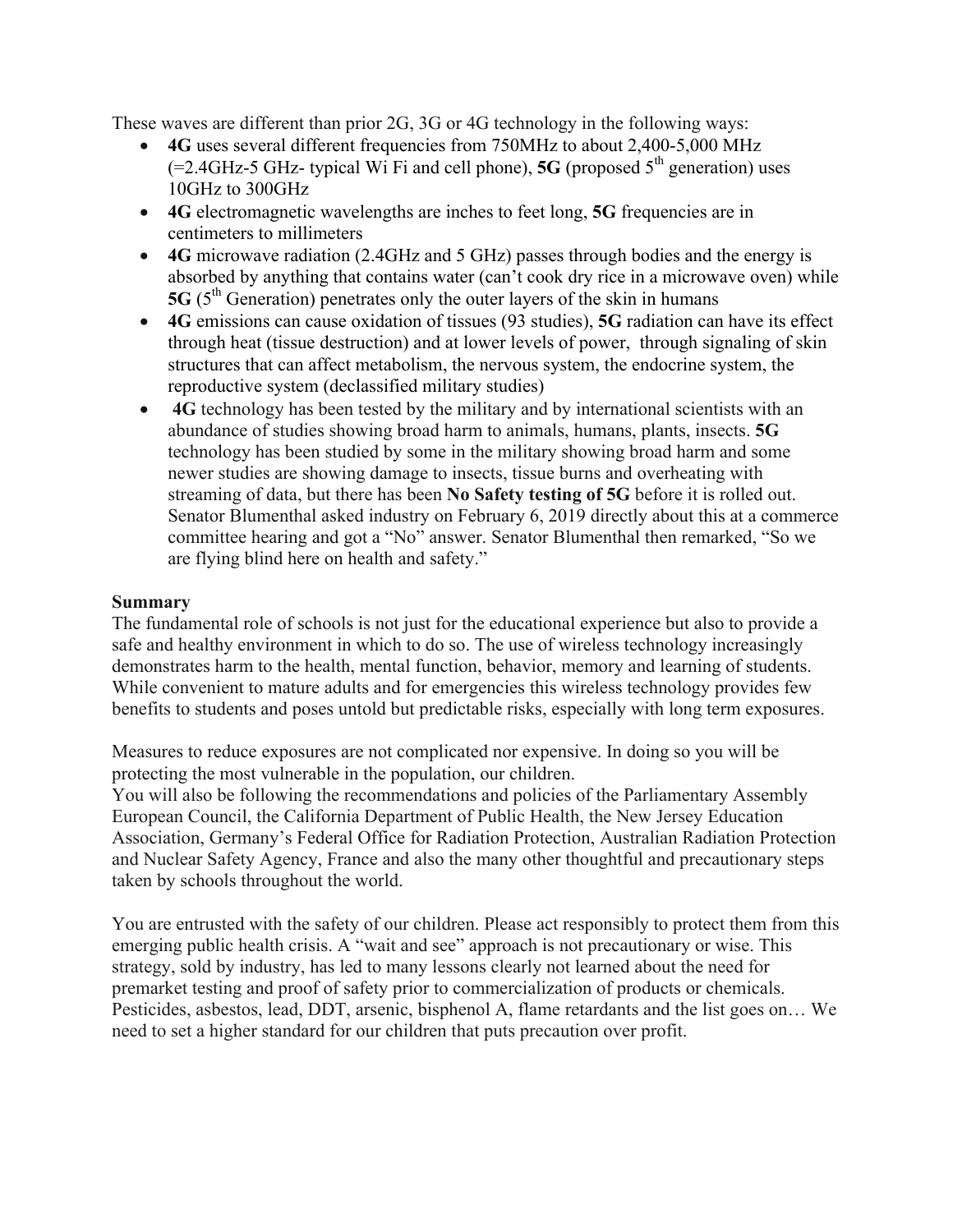## **The Precautionary Principle:**

When human activities may lead to morally unacceptable harm that is scientifically plausible but uncertain, actions shall be taken to avoid or diminish that harm.

Let's use it.

## **Recommendations to Reduce Wireless Radiation**

- 1) Study this issue and look at the research
- 2) Have students research this
- 3) Remove Wireless devices in a phased fashion K-3, 4-8, high school while
- 4) Require wired connections for white boards, laptops, tablets, all internet access
- 5) Ban cell phone use at schools as many other public schools in the US
- 6) Ban cell towers on schools
- 7) Secure a fiberoptic network for the school

References are below. Please visit MDSafeTech.org for other scientific literature.

Respectfully submitted,

Cindy Russell, MD

*"Waiting for high levels of scientific and clinical proof before taking action to prevent wellknown risks can lead to very high health and economic costs, as was the case with asbestos, leaded petrol and tobacco."*

The European Commission

# **References**

1) Screened Schooled: Two Veteran Teachers Expose How Technology Overuse is Making Our Kids Dumber. Joe Clement and Matt Miles. 2018.

2) US Access Board. https://www.access-board.gov/research/completed-research/indoorenvironmental-quality/recommendations-for-accommodations

3) Student science experiment finds plants won't grow near Wi-Fi router.https://www.mnn.com/health/healthy-spaces/blogs/student-science-experiment-findsplants-wont-grow-near-wi-fi-router

4) HUNCHING DOWN LOOKING AT ELECTRONIC DEVICES LEADING TO HUGE INCREASE IN PEOPLE WITH NECK AND BACK PROBLEMS, EXPERTS WARN. The Independent. April 12, 2015. https://www.independent.co.uk/life-style/health-andfamilies/health-news/hunching-down-looking-at-electronic-devices-leading-to-huge-increase-inpeople-with-neck-and-back-10171577.html

5) NTP TECHNICAL REPORT ON THE TOXICOLOGY AND CARCINOGENESIS STUDIES IN Hsd:SPRAGUE DAWLEY SD RATS EXPOSED TO WHOLE-BODY RADIO FREQUENCY RADIATION AT A FREQUENCY (900 MHz) AND MODULATIONS (GSM AND CDMA) USED BY CELL PHONES.

https://ntp.niehs.nih.gov/ntp/about\_ntp/trpanel/2018/march/tr595peerdraft.pdf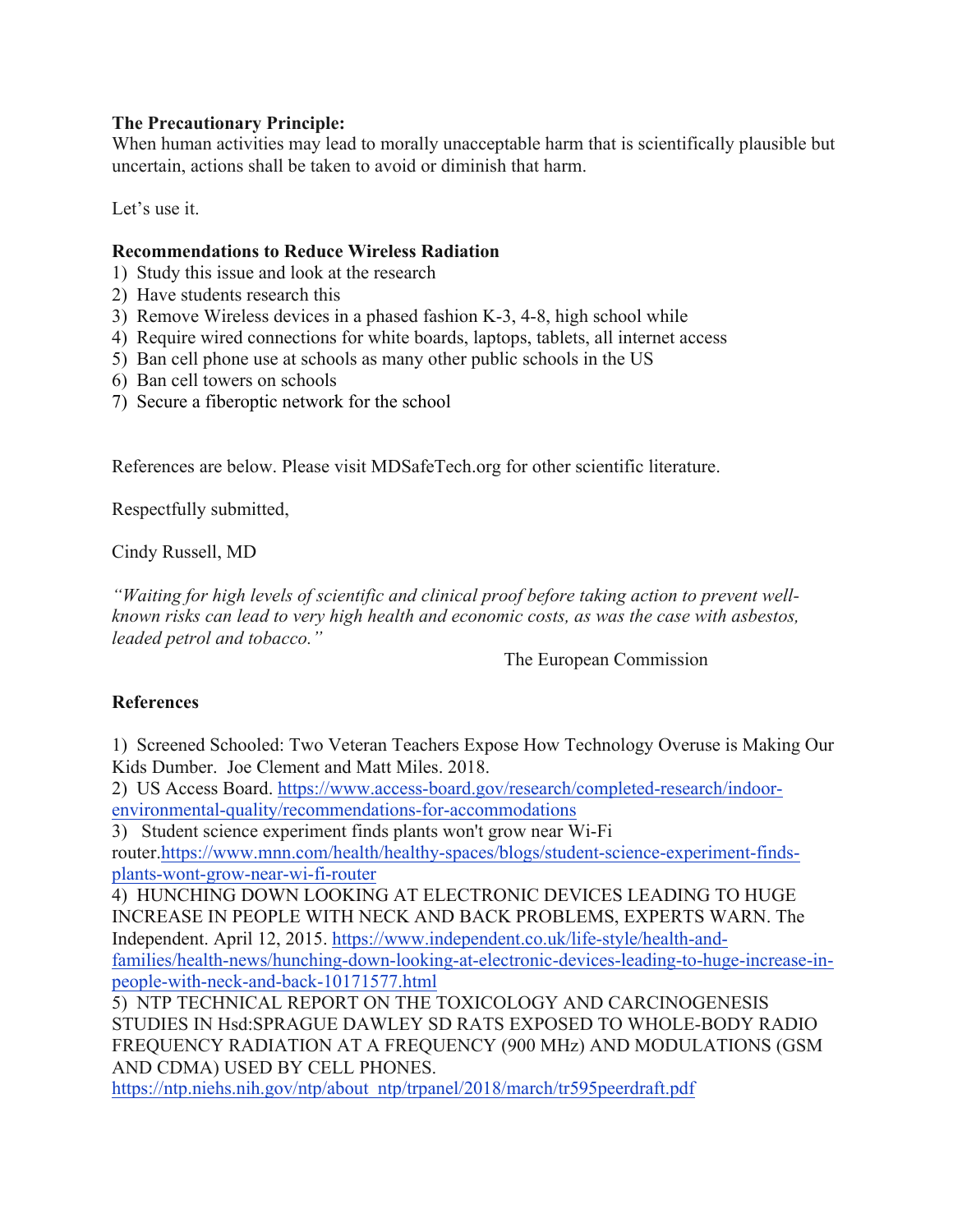6) Report of final results regarding brain and heart tumors in Sprague-Dawley rats exposed from prenatal life until natural death to mobile phone radiofrequency field representative of a 1.8 GHz GSM base station environmental emission. Falconi et al. 2018

https://www.sciencedirect.com/science/article/pii/S0013935118300367?via%3Dihub

7) Long-Term Low-Level Microwave Radiation of Rats. (1992) Bioelectromagnetics. 13:469- 496. 1992. C.-K. Chou et

al. https://www.ncbi.nlm.nih.gov/pubmed/1482413 https://ecfsapi.fcc.gov/file/60002060833.pdf

8) Nervous System Effects of Wireless Radiation-Scientific Literature. https://mdsafetech.org/nervous-system/

9) Kids Shouldn't Have to Sacrifice Privacy for Education: Our laws offer students very little protection against the wiles of the technology industry.

https://www.nytimes.com/2018/12/13/opinion/children-privacy-online.html

10) How Google Took Over the Classroom: The tech giant is transforming public education with low-cost laptops and free apps. But schools may be giving Google more than they are getting. Natasha Singer. May 13, 2017.

https://www.nytimes.com/2017/05/13/technology/google-education-chromebooksschools.html?module=inline

11) Mobile networks call for 5G security inspector. BBC News. Feb 15, 2019. https://www.bbc.com/news/technology-47253862

12) Neurobehavioural effects of developmental

toxicityhttps://www.thelancet.com/journals/laneur/article/PIIS1474-4422(13)70278-3/fulltext

13) Autism spectrum disorders may stem from multiple factors. Feb 2019. https://factor.niehs.nih.gov/2019/2/feature/1-feature-autism/index.htm

14) InBrief: The Science of Early Childhood Development.Harvard Center for Developing child.https://developingchild.harvard.edu/resources/inbrief-science-of-ecd/

15) Identifying critical windows of exposure for children's health. Selevan SG. 2000. https://ehp.niehs.nih.gov/doi/10.1289/ehp.00108s3451

16) Air pollutants and early origins of respiratory diseases. Kim D et al. Chronic Diseases and Translational Medicine. 2018.

https://www.sciencedirect.com/science/article/pii/S2095882X17301020?via%3Dihub

17) Effects of particulate matter on allergic respiratory diseases. 2018. Chronic Diseases and Translational Medicine.

https://www.sciencedirect.com/science/article/pii/S2095882X17300580

18) Environmental Toxicity and Poor Cognitive Outcomes in Children and Adults. Liu J and Lewis G. J Environ Health. 2014 Jan-Feb; 76(6): 130–138

https://www.ncbi.nlm.nih.gov/pmc/articles/PMC4247328/

19) Effects of Cardiorespiratory Exercise on Cognition in Older Women Exposed to Air Pollution. Edgardo Molina-

Sotomayor, https://www.ncbi.nlm.nih.gov/pmc/articles/PMC6352227/

20) Wi-Fi in Schools: Experimenting With the Next Generation. Feb28, 2019https://www.theepochtimes.com/wi-fi-in-schools-experimenting-with-the-nextgeneration\_2808921.html

21) The Microwave Syndrome: A Preliminary Study in Spain. (2003) Navarro, EA et al. Researchgate. Electrobiology and Medicine. Dec.

2002 PDF. https://www.researchgate.net/profile/Manuel\_Portoles/publication/232051722\_The\_ Microwave Syndrome A Preliminary Study in Spain/links/09e4150a8667f435ae000000/The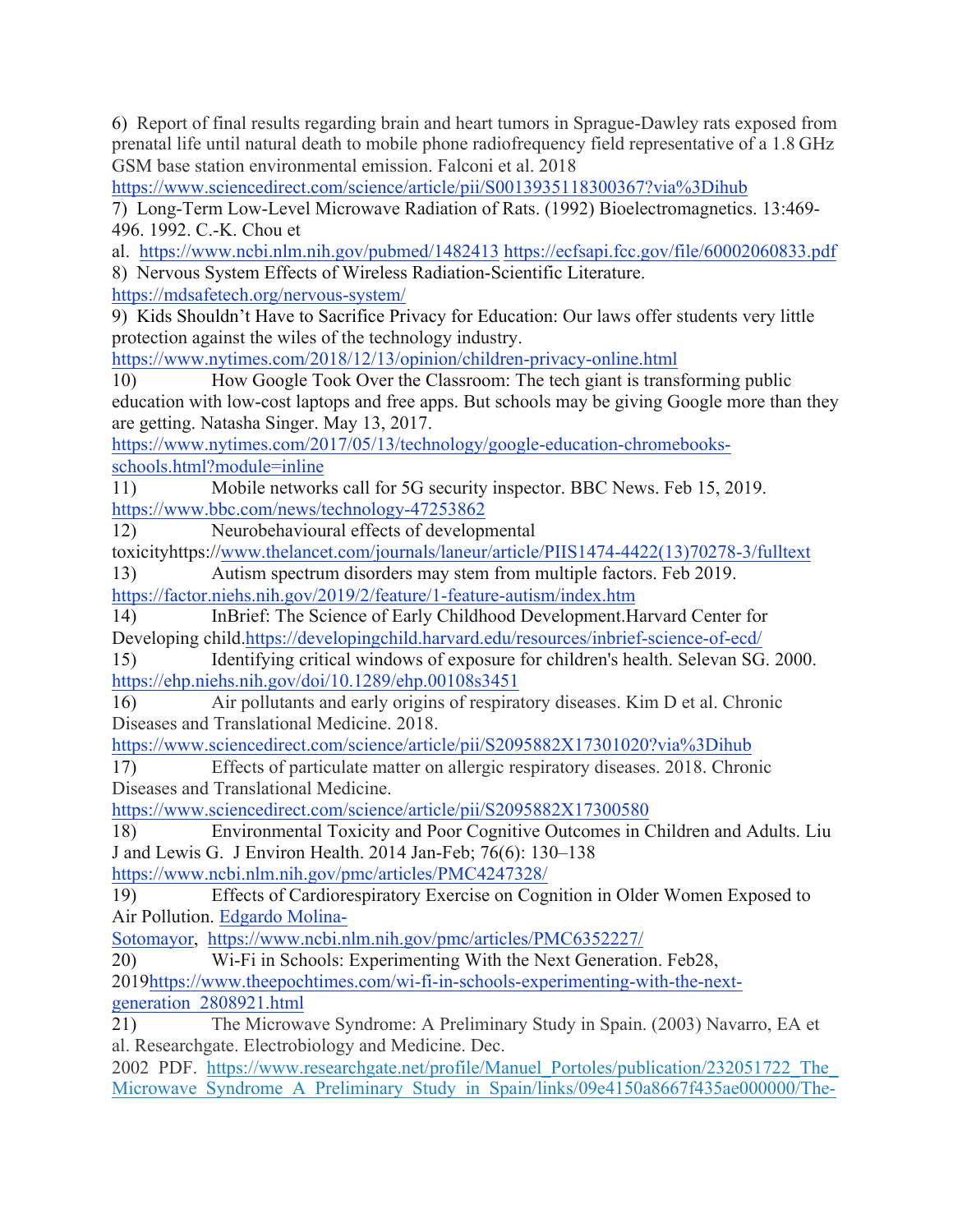Microwave-Syndrome-A-Preliminary-Study-in-

Spain.pdfhttps://www.researchgate.net/profile/Manuel\_Portoles/publication/232051722\_The\_Mi crowave\_Syndrome\_A\_Preliminary\_Study\_in\_Spain/links/09e4150a8667f435ae000000/The-Microwave-Syndrome-A-Preliminary-Study-in-Spain.pdf

22) Subjective symptoms, sleeping problems, and cognitive performance in subjects living near mobile phone base stations. (2007) H.P. Hutter. Occup Environ Med 2006;63:307- 313.

http://oem.bmj.com/content/63/5/307.abstract?ijkey=9ae18f97484bfbf95e6f8c3eb92b69fe356ef6 40&keytype2=tf\_ipsecsha

23) Significant Decrease of Clinical Symptoms after Mobile Phone Base Station Removal –An Intervention Study. (2014). Tetsuharu Shinjyo and Akemi Shinjyo.

http://www.slt.co/Downloads/News/1086/Shinjyo%202014%20Significant%20Decrease%20of %20Clinical%20Symptoms%20after%20Mobile%20Phone%20Base%20Station%20Removal% 20.pdf

24) Impact of radiofrequency radiation on DNA damage and antioxidants in peripheral blood lymphocytes of humans residing in the vicinity of mobile phone base stations. (2017) Zothansiama et al. Electromagn Biol Med. 2017 Aug 4:1-11.

https://www.ncbi.nlm.nih.gov/pubmed/28777669

25) "Mobile Phone Base Station Tower Settings Adjacent to School Buildings: Impact on Students' Cognitive Health. Meo SA et al. American Journal of Men's Health. December 7, 2018. https://journals.sagepub.com/doi/10.1177/1557988318816914

26) The enduring power of print for learning in a digital world. Oct 3, 2017. http://theconversation.com/the-enduring-power-of-print-for-learning-in-a-digital-world-84352

27) Digital knowledge is a poor substitute for learning in the real world. Jan 9, 2018. http://sciencenordic.com/digital-knowledge-poor-substitute-learning-real-world

28) Computers 'do not improve' pupil results, says OECD. Sept 15, 2015. BBC News. https://www.bbc.com/news/business-34174796

29) Parents Blame Elementary School's Cell Tower After 4th Student Diagnosed With Cancer. March 12, 2019 https://sacramento.cbslocal.com/2019/03/12/school-cell-towercausing-cancer/

30) Schoolgirl Jenny Fry found hanged after 'suffering from allergy to WiFi'. December 2019. https://www.independent.co.uk/news/uk/home-news/school-girl-found-hanged-aftersuffering-from-allergy-to-wifi-a6755401.html

31) U.S Diplomats in china Suffer Brain Trauma From High Powered Microwaves. March 20, 2019.. https://mdsafetech.org/2019/03/20/u-s-diplomats-in-china-suffer-brain-traumafrom-high-powered-microwaves/

32) Changes of Clinically Important Neurotransmitters Under the Influence of Modulated RF Fields- A Long-term Study Under Real-life Conditions. (2011) Buchner K and Eger H. https://ecfsapi.fcc.gov/file/7521095891.pdf

33) How does long term exposure to base stations and mobile phones affect human hormone profiles? (2012) Eskander EF. Clin Biochem. 2012 Jan;45(1-2):157-61.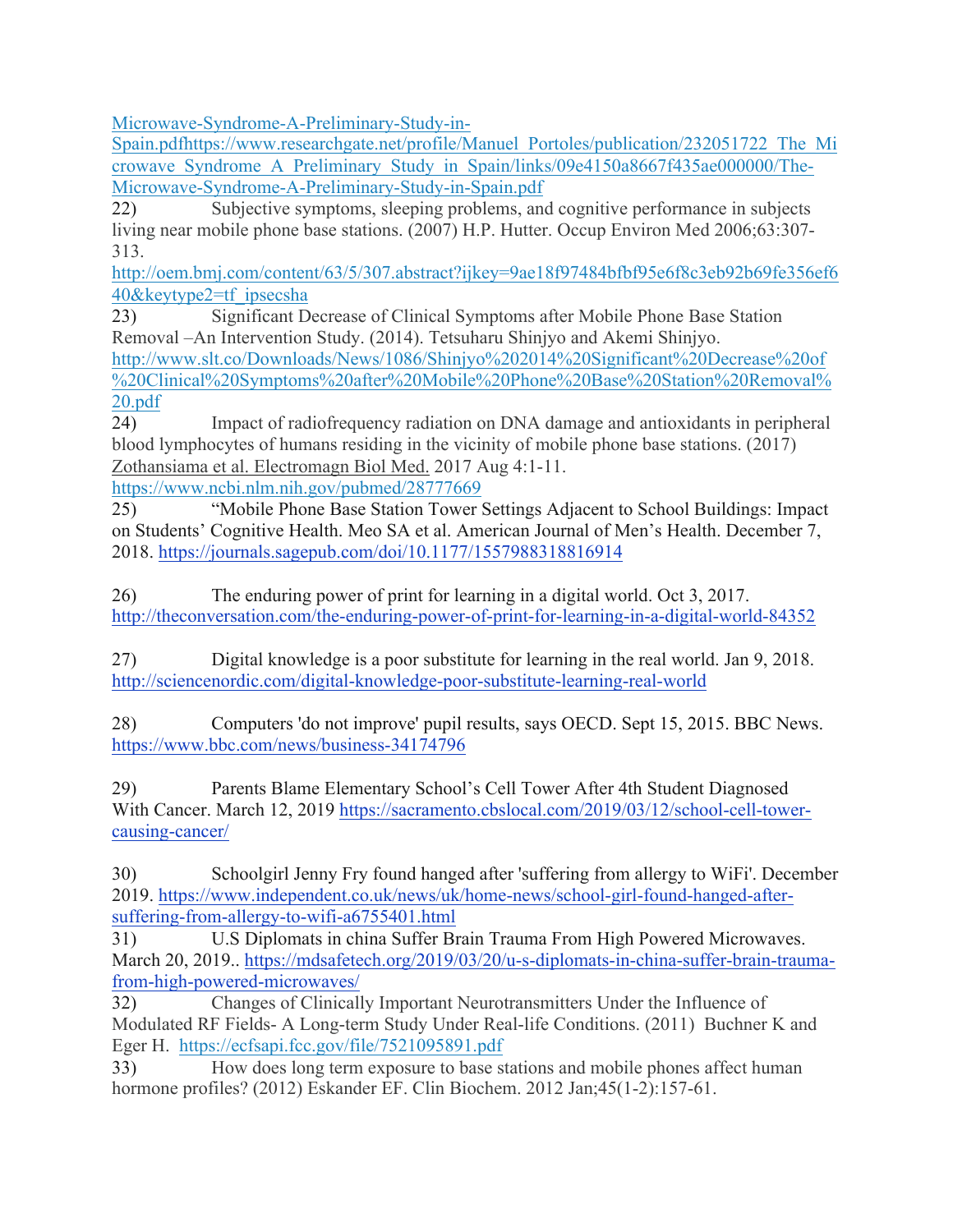https://www.sciencedirect.com/science/article/pii/S0009912011027330?via%3Dihub 34) NTP Study-National Toxicology Program on Cell Phones and Cancer 2018. https://mdsafetech.org/ntp-study-2016/ 35) The Biological Effects of Childhood Trauma. (2014) De Bellis MD and Zisk A. Child Adolesc Psychiatr Clin N Am. 2014 Apr; 23(2): 185– 222. https://www.ncbi.nlm.nih.gov/pmc/articles/PMC3968319/ 36) Bill Gates and Steve Jobs raised their kids tech-free — and it should've been a red flag. https://www.businessinsider.com/screen-time-limits-bill-gates-steve-jobs-red-flag-2017-10 37) Steve Jobs Was a Low-Tech Parent. Sept 10, 2014. Nick Bilton. https://www.nytimes.com/2014/09/11/fashion/steve-jobs-apple-was-a-low-tech-parent.html 38) An MIT psychologist explains why so many tech moguls send their kids to antitech schools. Nov 7, 2017. Chris Weller. https://www.businessinsider.com/sherry-turkle-whytech-moguls-send-their-kids-to-anti-tech-schools-2017-11 39) Technology in Schools Faces Questions on Value. Sept 3, 2011. https://www.nytimes.com/2011/09/04/technology/technology-in-schools-faces-questions-onvalue.html?mtrref=www.google.com&gwh=F050DBBE92C15A3F28E0397D2D909DEB&gwt= pay 40) A Silicon Valley School that Doesn't Compute. Oct 11, 2011. https://www.nytimes.com/2011/10/23/technology/at-waldorf-school-in-silicon-valleytechnology-canwait.html?mtrref=www.google.com&gwh=5F14B061DED970333A965598F99099C0&gwt=pay 41) The Digital Gap Between Rich and Poor Kids Is Not What We Expected. Oct 26, 2018. New York Times. https://www.nytimes.com/2018/10/26/style/digital-divide-screensschools.html 42) How Google Took Over the Classroom. May 13, 2017. New York Times. https://www.nytimes.com/2017/05/13/technology/google-education-chromebooks-schools.html 43) Research continually shows how distracting cell phones are—so some schools want to ban them. CNBC. Jan 19, 2019. https://www.cnbc.com/2019/01/18/research-shows-that-cellphones-distract-students--so-france-banned-them-in-school--.html 44) School districts ban cellphones in classrooms. Sept 19, 2018. Christina Vercelletto. Education Dive. https://www.educationdive.com/news/school-districts-ban-cellphones-inclassrooms/532721/ 45) Communication: Technology, Distraction and Performance. Center for Economic Performance. Louis-Phillippe Beland and Richard Murphy. May 2015. http://cep.lse.ac.uk/pubs/download/dp1350.pdf 46) The Impact of Mobile Phone Usage on Student Learning. (2013) Kuznekoff JH and Titsworth S. Communication Education. Volume 62, 2013 - Issue 3. https://www.tandfonline.com/doi/abs/10.1080/03634523.2013.767917 47) Brain Drain: The Mere Presence of One's Own Smartphone Reduces Available Cognitive Capacity. (2017) Ward AF et al. Journal of the Association of Consumer Research.April 2017. https://www.journals.uchicago.edu/doi/full/10.1086/691462 48) China bans mobile phones in classrooms. Oct 10, 2018. https://www.asiaone.com/china/china-bans-mobile-phonesclassrooms?fbclid=IwAR1t8vFda5UzHH8oAHkA6k30jFFDzus6TI7DzaEcZgScGPzXCwuWhV 3o8X8 49) Cyprus, Greece.Installation and use wireless (Wi-Fi) in Primary schools Primary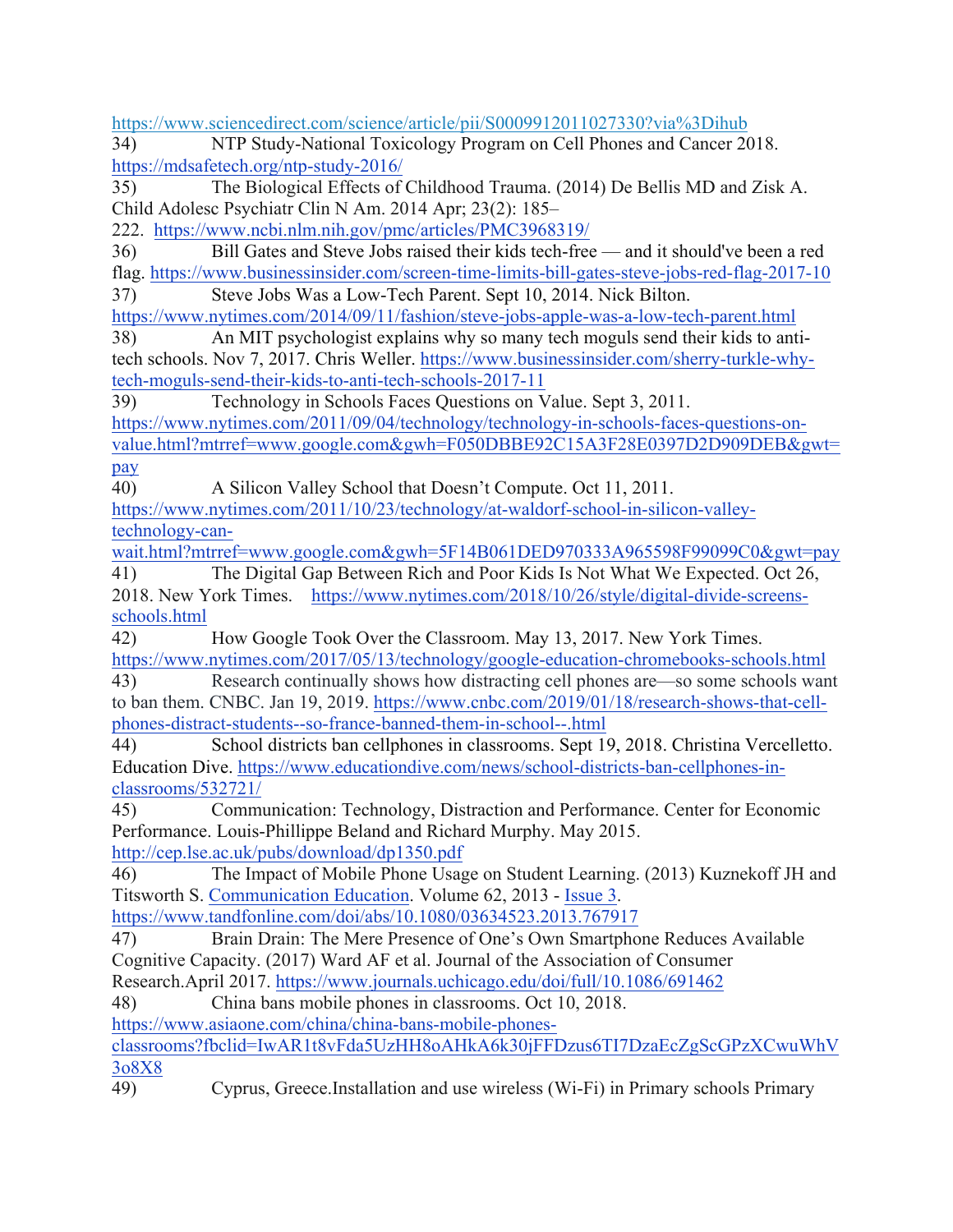and Kindergarten. January 31, 2017. Republic of Cyprus. Ministry Education and Culture. https://www.jrseco.com/wp-content/uploads/CYPRUSPDF-Wireless-in-School-Letter.pdf 50) The National Committee on Environment and Children's Health Mission Statement. http://www.cyprus-child-environment.org/easyconsole.cfm/id/12/lang/en 51) The Potential Dangers of electromagnetic Fields and Their Effect on the Environment. 2011. Parlimentary Assembly Council of Europe. Resolution 1815. http://assembly.coe.int/nw/xml/XRef/Xref-XML2HTML-en.asp?fileid=17994 52) California Department of Public Health How to Reduce Exposure to Radiofrequency Energy from Cell Phones. https://www.cdph.ca.gov/Programs/CCDPHP/DEODC/EHIB/CDPH%20Document%20Library/ Cell-Phone-Guidance.pdf 53) The New Jersey Education Association. (2016) https://www.njea.org/minimizehealth-risks-from-electronic-devices/ 54) The Collaborative for High Performing Schools Best Practices for Low EMF. https://mdsafetech.files.wordpress.com/2019/03/collaborative-of-high-performing-schools-bestpractices-for-low-emf.pdf 55) Australian Radiation Protection and Nuclear Safety Agency. How to Reduce Exposure from Mobile Phones and Other Wireless Devices. (2013) https://www.arpansa.gov.au/understanding-radiation/radiation-sources/more-radiationsources/reducing-exposure-to-mobile-phones 56) Zilla Parishad orders removal of cellphone towers near schools. https://timesofindia.indiatimes.com/city/pune/Zilla-Parishad-orders-removal-of-cellphonetowers-near-schools-in-district/articleshow/45768561.cms 57) As more countries ban iPads and mobile phones from the classroom, could wifi be giving our children cancer? June 21, 2018. Geoffry Lean. https://www.dailymail.co.uk/news/article-5872001/Could-wifi-giving-children-cancer.html 58) Environmental Health Trust. School Policies to Remove or Reduce Wi Fi. https://ehtrust.org/schools-worldwide-removing-wifi-reducing-exposure/ 59) The effect of Wi-Fi electromagnetic waves in unimodal and multimodal object recognition tasks in male rats. (2017) Hassanshahi A et al. Neurol Sci. 2017 Mar 22. https://www.ncbi.nlm.nih.gov/pubmed/28332042 60) Exposure to Radiofrequency Electromagnetic Fields From Wi-Fi in Australian Schools. (2017) Karipidis K et al. Radiat Prot Dosimetry. 2017 Jan 10. http://rpd.oxfordjournals.org/content/early/2017/01/10/rpd.ncw370.long 61) Letter to the editor regarding Karipidis study Wi-Fi in Australian Schools . (2017) Bandara P, Johansson O. Radiat Prot Dosimetry. Aug 10, 2017. https://academic.oup.com/rpd/article-abstract/doi/10.1093/rpd/ncx108/4080174/Letter-tothe-Editor?redirectedFrom=fulltext 62) Effects of prenatal exposure to WIFI signal (2.45 GHz) on postnatal development and behavior in rat: Influence of maternal restraint. (2017) Othman H et al. Behavioural Brain Research. 36:291-302. May 30, 2017. https://www.ncbi.nlm.nih.gov/pubmed/28288806 63) Postnatal development and behavior effects of in-utero exposure of rats to radiofrequency waves emitted from conventional WiFi devices. (2017) Othman H et al. Environ Toxicol Pharmacol. 2017 Apr 22;52:239-247. https://www.ncbi.nlm.nih.gov/pubmed/28458069 64) Thermal mapping on male genital and skin tissues of laptop thermal sources and electromagnetic interaction. (2017) Safari M et al. Bioelectromagnetics. 2017 Aug 11. doi: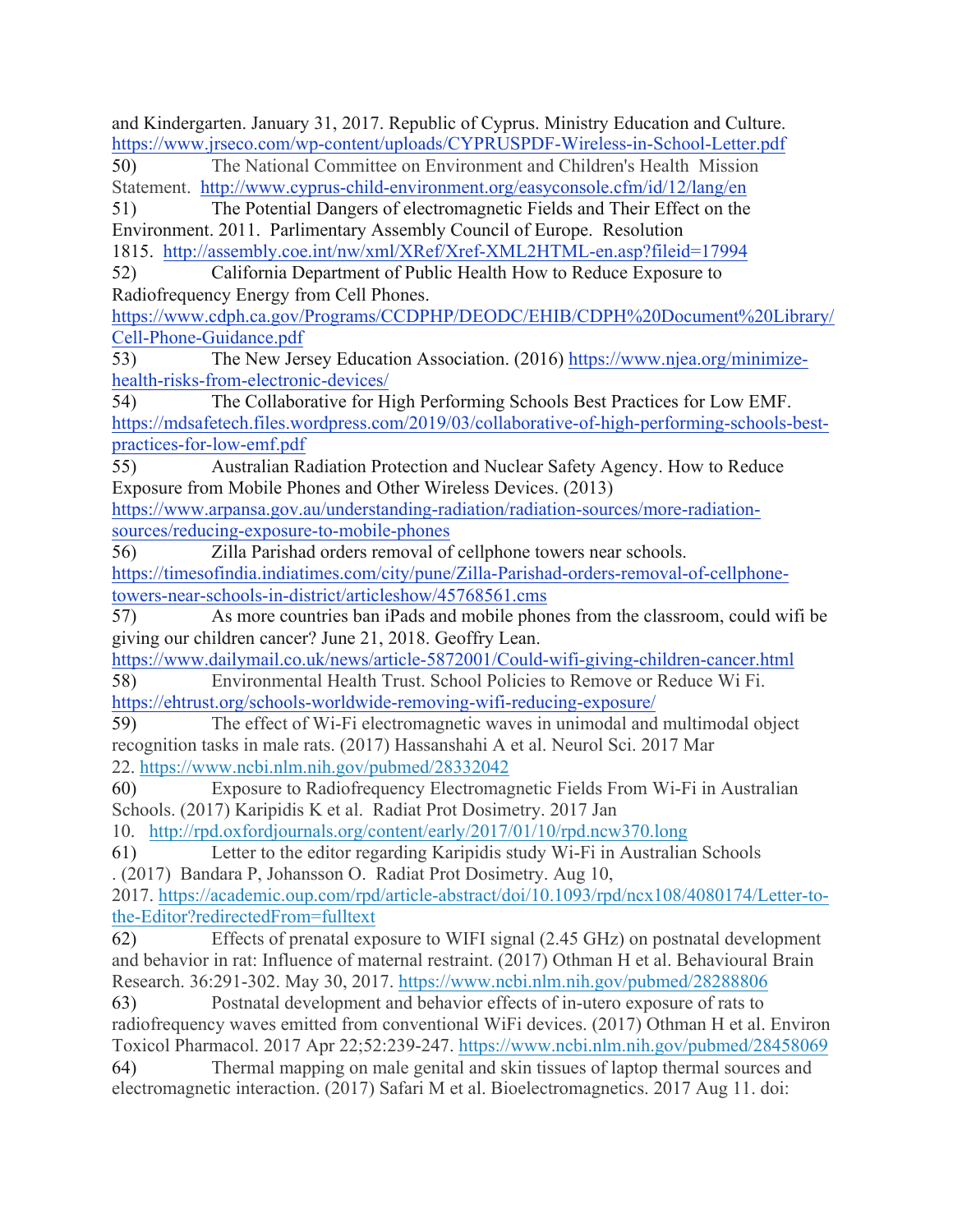10.1002/bem.22068. https://www.ncbi.nlm.nih.gov/pubmed/28799651

65) Effects of long-term pre- and post-natal exposure to 2.45 GHz wireless devices on developing male rat kidney. (2016) Kuybulu AE et al. Ren Fail. 2016 Feb 24:1- 10. https://www.ncbi.nlm.nih.gov/pubmed/26905323?dopt=Abstract

66) Oxidative stress of brain and liver is increased by Wi-Fi (2.45GHz) exposure of rats during pregnancy and the development of newborns. (2015) Çelik Ö et al.J Chem Neuroanat. 2015 Oct 28. pii: S0891-0618(15)00074-5. https://www.ncbi.nlm.nih.gov/pubmed/26520617

67) Hertsgaard M, Dowie M. How big wireless made us think that cell phones are safe: A special investigation. Available at:. https://www.thenation.com/article/how-big-wirelessmade-us-think-that-cell-phones-are-safe-a-special-investigation/.

68) Cell Towers At Schools: Godsend Or God-Awful? July 14, 2017. NPR. Julie Depenbrock. https://www.npr.org/sections/ed/2017/07/14/535403513/cell-towers-at-schoolsgodsend-or-god-awful

69) Governments and Organizations that Ban or Warn Against Wireless Technology. http://www.cellphonetaskforce.org/governments-and-organizations-that-ban-or-warn-againstwireless-technology/

70) Germany warns citizens to avoid using Wi-Fi. The Independent. Sept 9, 2007. Geoffry Lean. https://www.independent.co.uk/environment/green-living/germany-warnscitizens-to-avoid-using-wi-fi-5329224.html

71) Public libraries in Paris shut down wi-fi in response to health worries. May 23, 2008. La Vie Verte. https://lavieverte.wordpress.com/2008/05/23/public-libraries-in-paris-shutdown-wifi-in-response-to-health-worries/

72) Parliament of Hesse (Germany) inquiry on Wi Fi-

http://safeschool.ca/Evidence\_\_Germany.html

73) BBC News. Panorama Interview with Sir William Sterwart on Wi Fi and public health. http://news.bbc.co.uk/2/hi/programmes/panorama/6683969.stm

74) As 5G Technology Expands, So Do Concerns Over Privacy. Enhanced location tracking and more data collection means there will be fewer places to hide. Wall Street Journal. Feb 26, 2019. https://www.wsj.com/articles/as-5g-technology-expands-so-do-concerns-overprivacy-11551236460

75) SENATOR BLUMENTHAL BLASTS FCC AND FDA FOR NO RESEARCH ON 5G SAFETY

FEBRUARY 13, 2019. https://mdsafetech.org/2019/02/13/no-research-on-5g-safety-senatorblumenthal-question-answered/

76) Non-ionizing radiation, part 2: radio frequency electromagnetic fields. WHO IARC. Volume 102. 2011. https://monographs.iarc.fr/ENG/Monographs/vol102/mono102.pdf

77) Report of final results regarding brain and heart tumors in Sprague-Dawley rats exposed from prenatal life until natural death to mobile phone radiofrequency field representative of a 1.8 GHz GSM base station environmental emission. (2018) Ramazzani Institute. Falcioni L, et al.Environmental Research. March 7,

2018/ https://www.sciencedirect.com/science/article/pii/S0013935118300367?via%3Dihub 78) Long-Term Low-Level Microwave Radiation of Rats. (1992) Bioelectromagnetics. 13:469- 496. 1992. C.-K. Chou et

al. https://www.ncbi.nlm.nih.gov/pubmed/1482413 https://ecfsapi.fcc.gov/file/60002060833.pdf 79) Fourth Ripon student has cancer. Parents demand removal of cell tower from school. March

12, 2019. https://www.modbee.com/news/article227459649.html